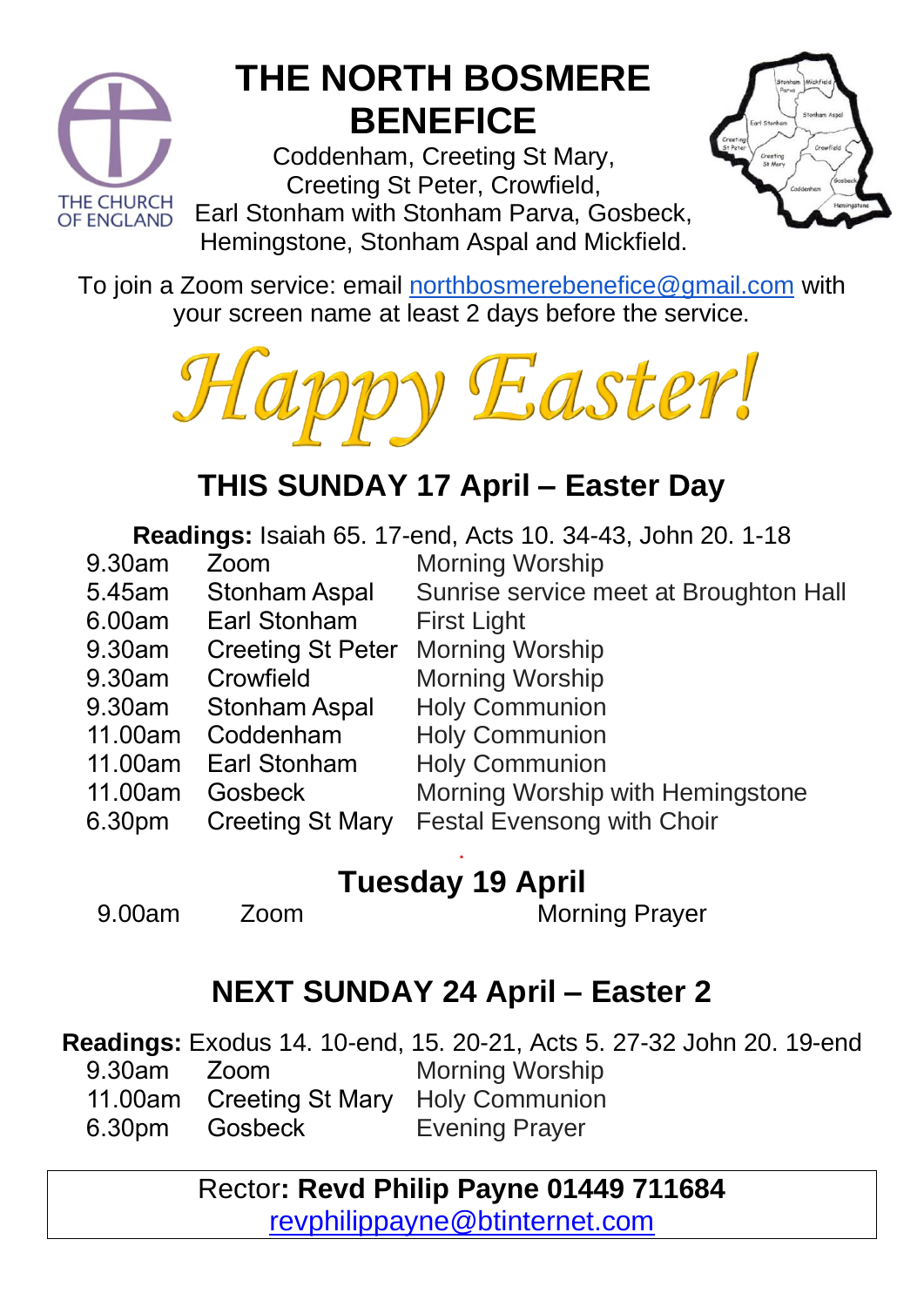## **READINGS 17 April Easter Sunday**

#### **Isaiah 65:17-25**

**<sup>17</sup>** For I am about to create new heavens and a new earth; the former things shall not be remembered or come to mind.

**<sup>18</sup>** But be glad and rejoice for ever in what I am creating;

for I am about to create Jerusalem as a joy, and its people as a delight. **<sup>19</sup>** I will rejoice in Jerusalem, and delight in my people;

no more shall the sound of weeping be heard in it, or the cry of distress.

**<sup>20</sup>** No more shall there be in it an infant that lives but a few days,

or an old person who does not live out a lifetime;

for one who dies at a hundred years will be considered a youth,

and one who falls short of a hundred will be considered accursed.

**<sup>21</sup>** They shall build houses and inhabit them;

they shall plant vineyards and eat their fruit.

**<sup>22</sup>** They shall not build and another inhabit; they shall not plant and another eat; for like the days of a tree shall the days of my people be,

 and my chosen shall long enjoy the work of their hands. **<sup>23</sup>** They shall not labour in vain, or bear children for calamity; for they shall be offspring blessed by the LORD—and their descendants as well.

**<sup>24</sup>** Before they call I will answer, while they are yet speaking I will hear. **<sup>25</sup>** The wolf and the lamb shall feed together, the lion shall eat straw like the ox; but the serpent—its food shall be dust!

They shall not hurt or destroy on all my holy mountain, says the LORD.

#### **Acts 10:34-43**

**<sup>34</sup>** Then Peter began to speak to them: 'I truly understand that God shows no partiality, **<sup>35</sup>** but in every nation anyone who fears him and does what is right is acceptable to him. **<sup>36</sup>** You know the message he sent to the people of Israel, preaching peace by Jesus Christ—he is Lord of all. **<sup>37</sup>** That message spread throughout Judea, beginning in Galilee after the baptism that John announced: **<sup>38</sup>** how God anointed Jesus of Nazareth with the Holy Spirit and with power; how he went about doing good and healing all who were oppressed by the devil, for God was with him. **<sup>39</sup>** We are witnesses to all that he did both in Judea and in Jerusalem. They put him to death by hanging him on a tree; **<sup>40</sup>** but God raised him on the third day and allowed him to appear, **<sup>41</sup>** not to all the people but to us who were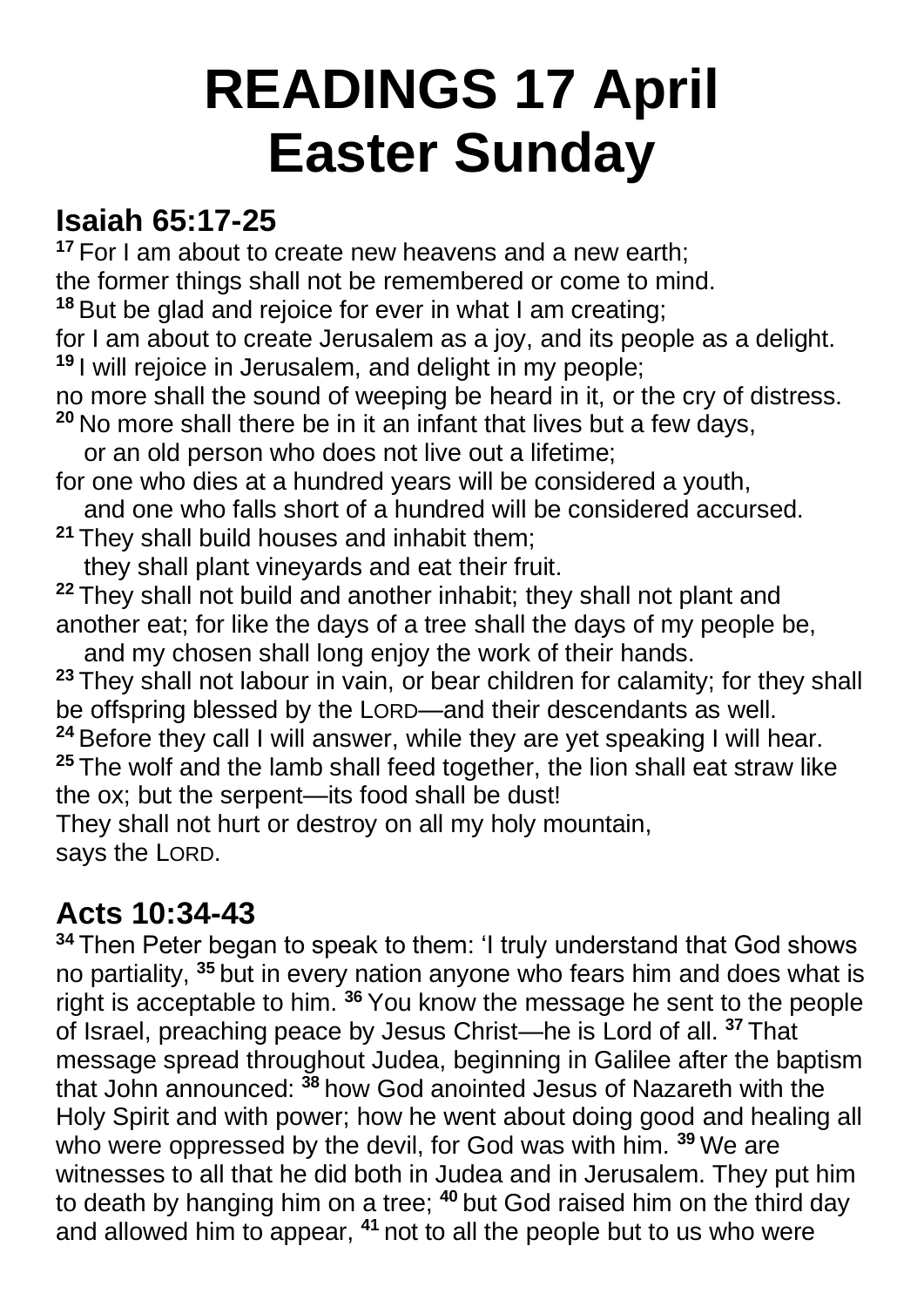chosen by God as witnesses, and who ate and drank with him after he rose from the dead. **<sup>42</sup>** He commanded us to preach to the people and to testify that he is the one ordained by God as judge of the living and the dead. **<sup>43</sup>** All the prophets testify about him that everyone who believes in him receives forgiveness of sins through his name.'

#### **John 20:1-18**

**20** Early on the first day of the week, while it was still dark, Mary Magdalene came to the tomb and saw that the stone had been removed from the tomb. **<sup>2</sup>** So she ran and went to Simon Peter and the other disciple, the one whom Jesus loved, and said to them, 'They have taken the Lord out of the tomb, and we do not know where they have laid him.' **<sup>3</sup>** Then Peter and the other disciple set out and went towards the tomb. **<sup>4</sup>** The two were running together, but the other disciple outran Peter and reached the tomb first. **<sup>5</sup>** He bent down to look in and saw the linen wrappings lying there, but he did not go in. **<sup>6</sup>** Then Simon Peter came, following him, and went into the tomb. He saw the linen wrappings lying there, **<sup>7</sup>** and the cloth that had been on Jesus' head, not lying with the linen wrappings but rolled up in a place by itself. **<sup>8</sup>** Then the other disciple, who reached the tomb first, also went in, and he saw and believed; **<sup>9</sup>** for as yet they did not understand the scripture, that he must rise from the dead. **<sup>10</sup>** Then the disciples returned to their homes.

**<sup>11</sup>** But Mary stood weeping outside the tomb. As she wept, she bent over to look into the tomb; **<sup>12</sup>** and she saw two angels in white, sitting where the body of Jesus had been lying, one at the head and the other at the feet. **<sup>13</sup>** They said to her, 'Woman, why are you weeping?' She said to them, 'They have taken away my Lord, and I do not know where they have laid him.' **<sup>14</sup>** When she had said this, she turned round and saw Jesus standing there, but she did not know that it was Jesus. **<sup>15</sup>** Jesus said to her, 'Woman, why are you weeping? For whom are you looking?' Supposing him to be the gardener, she said to him, 'Sir, if you have carried him away, tell me where you have laid him, and I will take him away.' **<sup>16</sup>** Jesus said to her, 'Mary!' She turned and said to him in Hebrew, 'Rabbouni!' (which means Teacher). **<sup>17</sup>** Jesus said to her, 'Do not hold on to me, because I have not yet ascended to the Father. But go to my brothers and say to them, "I am ascending to my Father and your Father, to my God and your God."' **<sup>18</sup>** Mary Magdalene went and announced to the disciples, 'I have seen the Lord'; and she told them that he had said these things to her.